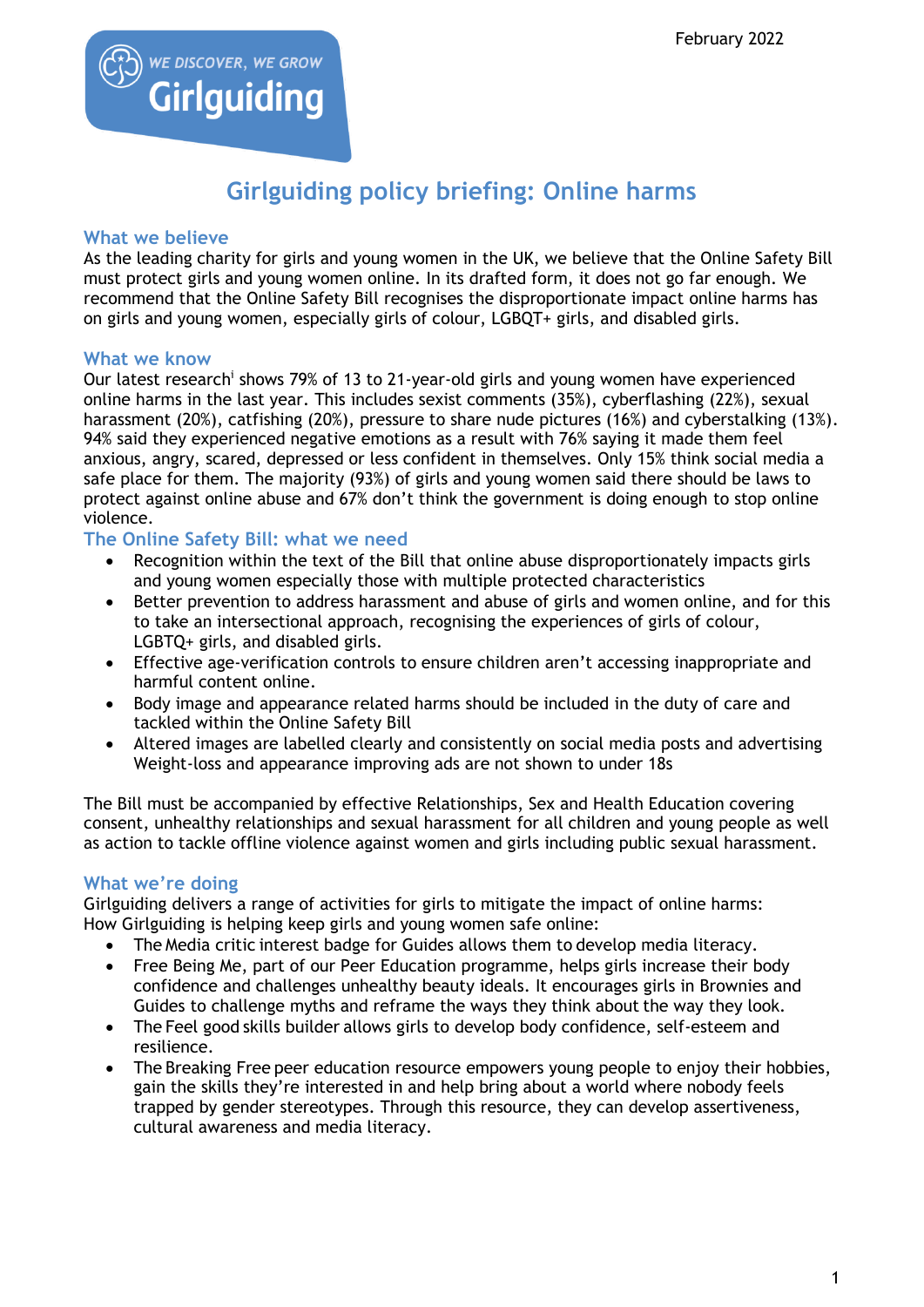## **The Girls' Attitudes Survey**

Our 2021 Girls' Attitudes Survev<sup>ii</sup> shows seven in ten (71%) girls and young women aged 7-21 have experienced some form of harmful content while online in the last year. This includes half (49%) aged 7-10, rising to almost three quarters (73%) aged 11-16, and nine in ten (91%) 17-21s. These harms include: fake info and news; hate speech; sexist comments; images that made them feel insecure; people pretending to be someone they're not; mean comments/bullying; rude pictures/unwanted sexual images; harassment; pressure to share images of themselves they're not comfortable with; and cyberstalking.



Online harms girls and young women experienced in the last year

#### **About us**

Girlguiding is the leading charity for girls and young women in the UK, with nearly 400,000 members. With over 24,000 groups meeting weekly powered by over 80,000 volunteers, we're active in every part of the UK offering girls and young women a space where they can be themselves, have fun, build brilliant friendships, gain valuable life skills and make a positive difference in their communities. We build girls' confidence and raise their aspirations. We give them the chance to discover their full potential and encourage them to be a powerful force for good. We run Rainbows (5–7 years (4-7 in Ulster)), Brownies (7–10 years), Guides (10–14 years) and Rangers (14–18 years) with a youth membership of 290,000.

#### **Contact details**

**Leah Widdicombe**, **External Affairs Officer Girlguiding**  [Leah.Widdicombe@girlguiding.org.uk](mailto:Leah.Widdicombe@girlguiding.org.uk) [Website|](https://girlguidinguk.sharepoint.com/sites/girlguiding/Corporate%20Comms%20and%20External%20Affairs/External%20Affairs/Briefings/Policy%20briefings/girlguiding.org.uk) [Facebook](https://www.facebook.com/girlguidinguk) | [Instagram](https://www.instagram.com/girlguiding/) | [Twitter](https://twitter.com/Girlguiding)